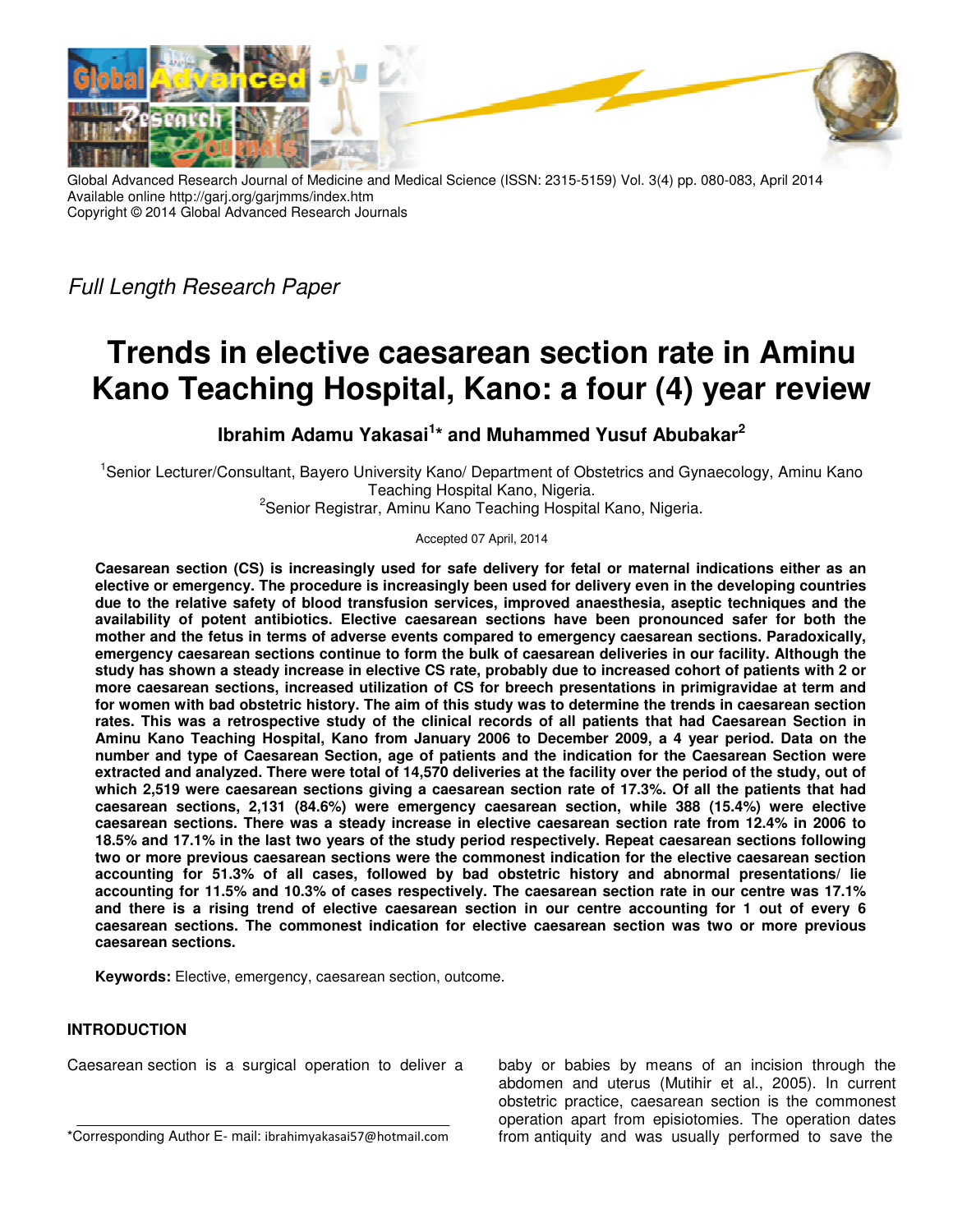

**Figure 1.** shows the yearly distribution of caesarean sections according to emergencies and electives.

**Key:** Red- Emergencies, Green- Electives

living fetus in dead and near miss pregnant women (Ijaiya and Aboyeji, 2001). It can be performed as an emergency or elective procedure. The elective ('planned') caesarean section is not urgent and may be scheduled well in advance, at a time when it is convenient for the obstetrician, neonatologist, anaesthetist and the patient. The decision is taken before or during pregnancy and planned for a term or as close to term as is possible (Mutihir et al., 2005; Adinma, 1993). Emergency caesarean section is that in which the decision to do so is taken during labour or delivery, when there is imminent danger to the mother, fetus or both.

Caesarean Section can also be categorized based onthe timing of CS at the time of decision making into four (4) categories. Category 1 or emergency CS when there is an immediate threat to the mother or the fetus and ideally the CS should be done within the next 30 min. Category 2or urgent CS when there is maternal or fetal compromise but was not immediately life threatening. The delivery should be completed within 60–75 min. Category 3 or scheduled CS when there is no maternal or fetal compromise but early delivery is needed due toconcerns that continuation of the pregnancy is likely to affect the mother or fetus in hours or days to come and then Category 4 or elective CS where there isan indication for the Caesarean Section but there is no urgency as such the delivery is timed to suit the mother and staff (Arulkumaran, 2012).

The indications for elective caesarean section are many, and varied. Documented indications for the elective procedure include contracted pelvis, major degree placenta praevia, malpresentations, previous caesarean section for recurrent causes, hypertensive disorders of pregnancy, intrauterine growth restriction, precious baby, elderly primigravidae and bad obstetric history (Mutihir et al., 2005; Anya et al.,). A small number of CS is contributed bymaternal request for non-medical reasons (Arulkumaran, 2012). Caesarean Section rates are thought to have increased further worldwide due to maternal requests for planned caesarean section especially in private practice (Naldoo and Moodley, 2009).

Elective caesarean section is far better than emergency caesarean section because the operation is performed at a prearranged time during pregnancy to ensure the best quality of obstetrics, anaesthesia, neonatal resuscitation and nursing services, particularly when there is a confirmed indication for the operation (Naldoo and Moodley, 2009; Dutta, 2011). Anaesthetic complications are more likely to occur in patients who need emergency caesarean section, and are administered general anaesthesia sooner than 4-6 hours after taking foods or fluids (Kamal, 2002). The decision to conduct this study was conceived due to paucity of data on elective caesarean section in our centre and other centres in and outside this country.

#### **Objectives of the study**

To determine caesarean section rate and ascertain the trend of elective caesarean section and its indications in our centre.

#### **MATERIALS AND METHODS**

This was a retrospective analysis of 2,519 caesarean sections performed at Aminu Kano Teaching Hospital, Kano-Nigeria over a 4 year period (January 2006 to December 2009). The records from the antenatal ward, labour ward, the operating theatre, and the postnatal ward were retrieved and checked for caesarean sections. The delivery records of patients that had caesarean sections were obtained and relevant variables extracted. The variables were age, parity, the mode of delivery, the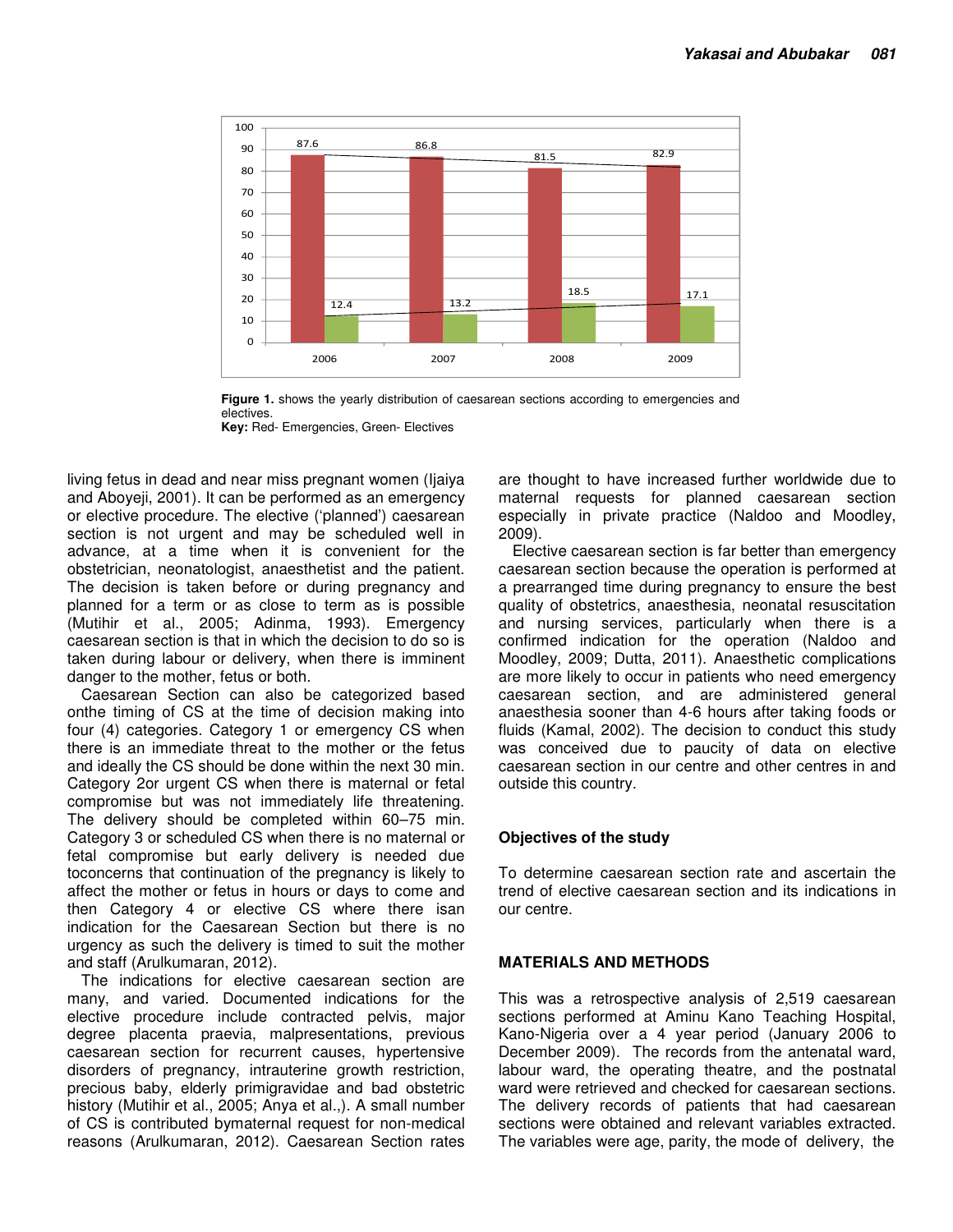| Age group (yrs) | 2006 | 2007 | 2008 | 2009 | Total |
|-----------------|------|------|------|------|-------|
| 15-29           | 24   | 42   | 45   | 43   | 153   |
| 30-44           | 40   | 47   | 65   | 82   | 232   |
| Total           | 64   | 89   | 110  | 125  | 388   |

**Table 1.** Age distribution of elective caesarean section

|       |  |  | <b>Table 2.</b> Yearly trend in elective caesarean section |  |
|-------|--|--|------------------------------------------------------------|--|
| rates |  |  |                                                            |  |

| Year  | No. of elective CS | Rate $(\%)$ |
|-------|--------------------|-------------|
| 2006  | 64                 | 12.4        |
| 2007  | 89                 | 13.2        |
| 2008  | 110                | 18.5        |
| 2009  | 125                | 17.1        |
| Total | 388                | 15.4        |

**Table 3.** Indications for elective caesarean section as seen in the study.

|       | <b>Indications</b>                | <b>Frequency</b> | <b>Percentages</b> |
|-------|-----------------------------------|------------------|--------------------|
|       | 2 or more Previous C/S            | 245              | 51.3               |
| 2     | <b>Bad Obstetric History</b>      | 55               | 11.5               |
| 3     | Abnormal presentations/Lie        | 49               | 10.3               |
| 4     | Major degree placenta praevia     | 35               | 7.3                |
| 5     | Hypertensive disorders of pregncy | 11               | 2.3                |
| 6     | Precious babies                   | 14               | 2.9                |
|       | Multiple pregnancies              | 12               | 2.5                |
| 8     | Previous myomectomy               | 10               | 2.1                |
| 9     | HIV in pregnancy                  | 11               | 2.3                |
| 10    | Others                            | 36               | 7.5                |
| Total |                                   | 478              | 100.0              |

**Note:** The total of 478 was because some cases had more than one indication.

type of caesarean section and the indication(s) for the caesarean section. The data was analyzed using simple percentages and results were depicted using tables and a graph.

### **RESULTS**

There were total of 14,570 deliveries at the facility over the period of study, out of which 2,519 were caesarean sections giving a caesarean section rate of 17.3 %.

2,131(84.6%)had emergency caesarean sections, while 388 (15.4%) were elective caesarean sections.

#### **DISCUSSION**

 The age of the patients ranges from 15-44 years with a mean age of 29.5 years. Elective caesarean section was highest among women of the age group of 30-44 year age group as seen in table 1.

The commonest indication for elective caesarean section was 2 or more previous caesarean sections. This accounted for 51.3% of all the cases. Bad obstetric history and malpresentations accounted for 11.5% and 10.3% respectively. Some cases had multiple indications for the elective caesarean section. The overall caesarean section rate was 17.3%.

The study showed a steady rise in the rate of elective caesarean sections with concomitant decline in the emergency procedures even though the emergency procedures continue to form the bulk of caesarean deliveries in our facility. Certain factors could be identified as probably responsible for the increasing trend of elective caesarean sections such as increase in the cohort of patients with two or more previous caesarean sections, fear of litigation, more liberal use of caesarean section for breech presentation (Geidam et al., 2009) especially in the primigravidae and of course, improved safety of caesarean sections in many tertiary facilities of this country.